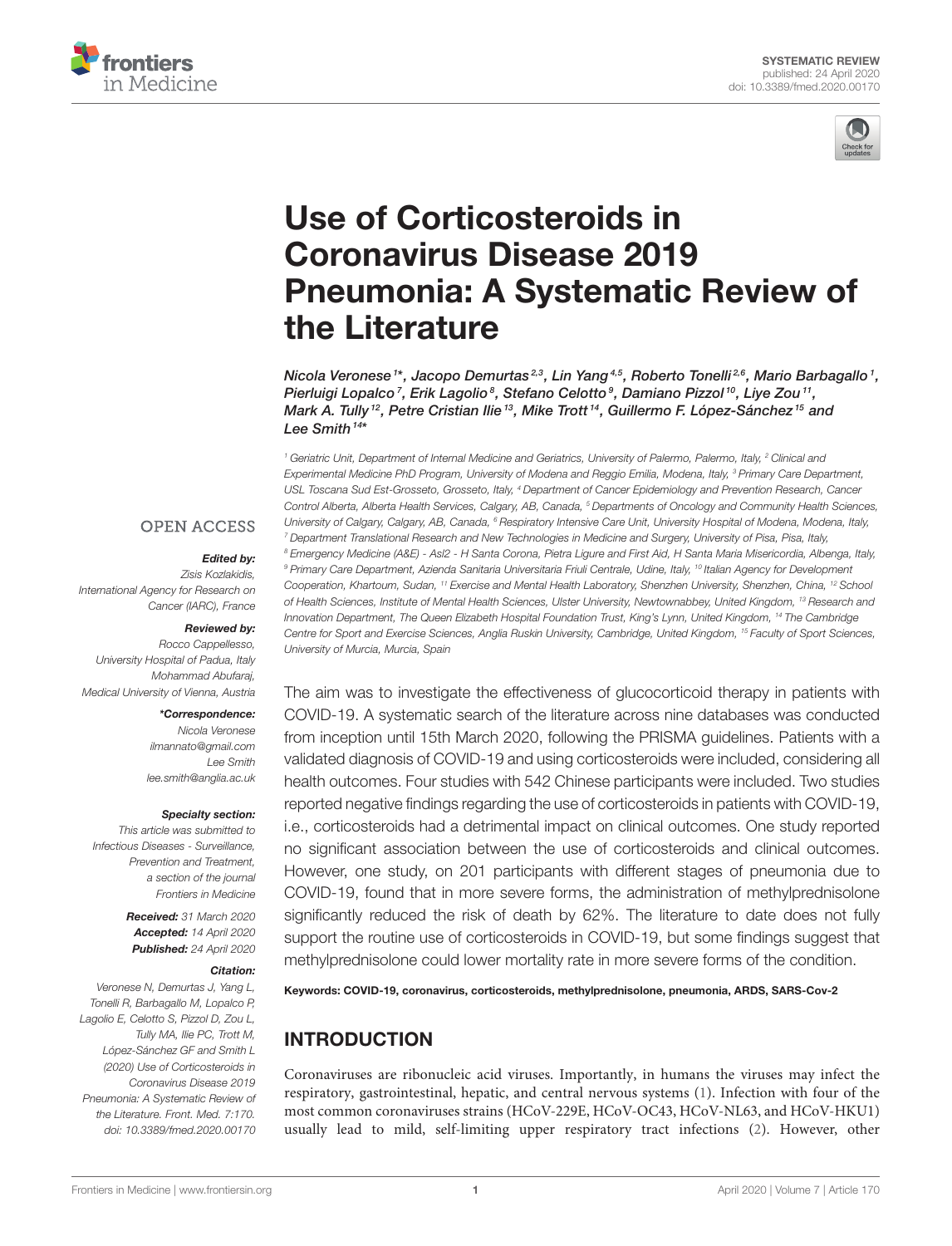coronaviruses, are associated with severe acute respiratory syndrome (SARS-CoV) and the Middle East respiratory syndrome (MERS-CoV).

In March 2020, the World Health Organization (WHO) declared the COVID-19 outbreak a global pandemic. COVID-19 is caused by SARS-CoV-2, a variant of coronavirus. As of 10 April 2020, over 1,500,000 confirmed cases have been diagnosed in more than 130 countries and areas, resulting in about 93,000 fatalities thus far [\(3\)](#page-4-2). Symptoms of infection are usually nonspecific, and include fever, cough, and myalgia, with diarrhea, with or without the subsequent development of dyspnea [\(4\)](#page-4-3). Severe cases that include respiratory distress, sepsis, and septic shock have been increasingly reported [\(5\)](#page-5-0).

During the SARS-CoV epidemic of 2003, therapeutic systemic corticosteroids were administered in patients who were infected and developed severe respiratory disease. In a meta-analysis of corticosteroid use in patients with SARS, only four studies provided conclusive data, all indicating higher mortality [\(6\)](#page-5-1). One recent systematic review and meta-analysis identified ten observational studies investigating the administration of corticosteroids in 6,458 patients affected by influenza [\(7\)](#page-5-2). The review identified increased mortality in patients who were given corticosteroids. Moreover, the length of stay in an intensive care unit was increased, as was the rate of secondary bacterial or fungal infection. Corticosteroids have also been investigated for respiratory syncytial virus (RSV) in clinical trials in children with no conclusive evidence of benefit, and are therefore not recommended [\(8\)](#page-5-3).

Two recent commentaries published in the Lancet between February and March 2020 reported that corticosteroids should not be used for the treatment of COVID-19 [\(9,](#page-5-4) [10\)](#page-5-5). However, these assumptions are mainly based on the findings of the metaanalyses cited above, on disease caused by similar viruses, but not research on COVID-19 specifically.

Therefore, the clinical, therapeutic, and side effects of systemic glucocorticoid therapy in COVID-19 patients are currently unclear. Given this background, the present review investigates the effectiveness of glucocorticoid therapy in patients with COVID-19 by applying a systematic review of the literature currently available. The main objective is to investigate whether there is a clinical necessity, or therapeutic justification, for the use of systemic corticosteroids in patients with COVID-19.

## METHODS

This systematic review followed the MOOSE and PRISMA guidelines [\(11,](#page-5-6) [12\)](#page-5-7).

# Data Sources and Literature Search **Strategy**

Two investigators (NV and JD) independently conducted a literature search using Embase, PubMed, Web of Science, CNKI, Medline, Cinahl, Toxline, and SCOPUS. Specific research in Chinese database Wan-Fang of published and unpublished literature was conducted by one author (LY) and checked by another researcher (LZ). The database search was run from database inception until 15th March 2020. All studies reporting information regarding the use of corticosteroids in COVID-19 were included. In PubMed, the following search strategy was used: "(COVID-19 OR Novel Coronavirus–Infected Pneumonia OR 2019 novel coronavirus OR 2019-nCoV OR SARS-CoV-2) AND (cortic<sup>∗</sup> OR "glucocorticoids" OR "steroids" OR "corticosteroids" OR "hydrocortisone" OR "prednisone" OR "methylprednisolone" OR "dexamethasone" OR "prednisolone"). The strategy was then adapted for the other databases. Conference abstracts and reference lists of included articles were hand-searched to identify any potential additional relevant articles. Any inconsistencies were resolved by consensus with a third author (LS).

#### Study Selection

Following the PICO framework [\(13\)](#page-5-8), we included: participants who had a validated diagnosis of COVID-19, irrespective of stage, or severity; intervention: use of corticosteroids (no a priori definition of dosage or route was made); comparison: patients affected by COVID-19 not taking corticosteroids; outcomes: all health outcomes were included, due to the anticipated scarcity of data. A priori, both intervention and observational data were considered.

#### Data Extraction

Two independent investigators (NV and JD) extracted key data from the included articles in a standardized Excel database and a third independent investigator (LS) validated the data extraction. For each article, we extracted data regarding authors, year of publication, country, city or region in which the study was conducted, the period of observation, how the diagnosis of COVID-19 was obtained, the stage of COVID-19 infection (asymptomatic forms, pneumonia, acute respiratory distress syndrome (ARDS), requiring intensive care unit, ICU; convalescent), sample size included, number of males and females, mean age and its standard deviation (or similar information such as median and range), the percentage of people treated with corticosteroids in the sample as a whole, and, if possible, the route of administration and type of corticosteroid considered. The dosage of corticosteroids used in these studies was mainly unavailable.

## Data Synthesis and Statistical Analysis

Data are reported descriptively according to the best evidence synthesis. When possible, numerical data are reported.

## RESULTS

#### Search Results

As shown in **[Figure 1](#page-2-0)**, among 31 initially included studies (14 in English and 17 in Chinese), eight were reviewed as full-text and four finally included [\(14](#page-5-9)[–17\)](#page-5-10). Two studies were excluded since they were commentaries [\(9,](#page-5-4) [10\)](#page-5-5), one excluded as it was a protocol [\(18\)](#page-5-11), and one a letter to Editor [\(19\)](#page-5-12).

## Patients Characteristics and Main Findings

**[Table 1](#page-3-0)** shows the descriptive characteristics of the four included studies. Altogether, 542 Chinese participants, mainly males (=55.7%) of a mean age of 52 years (range: 34–68), were included.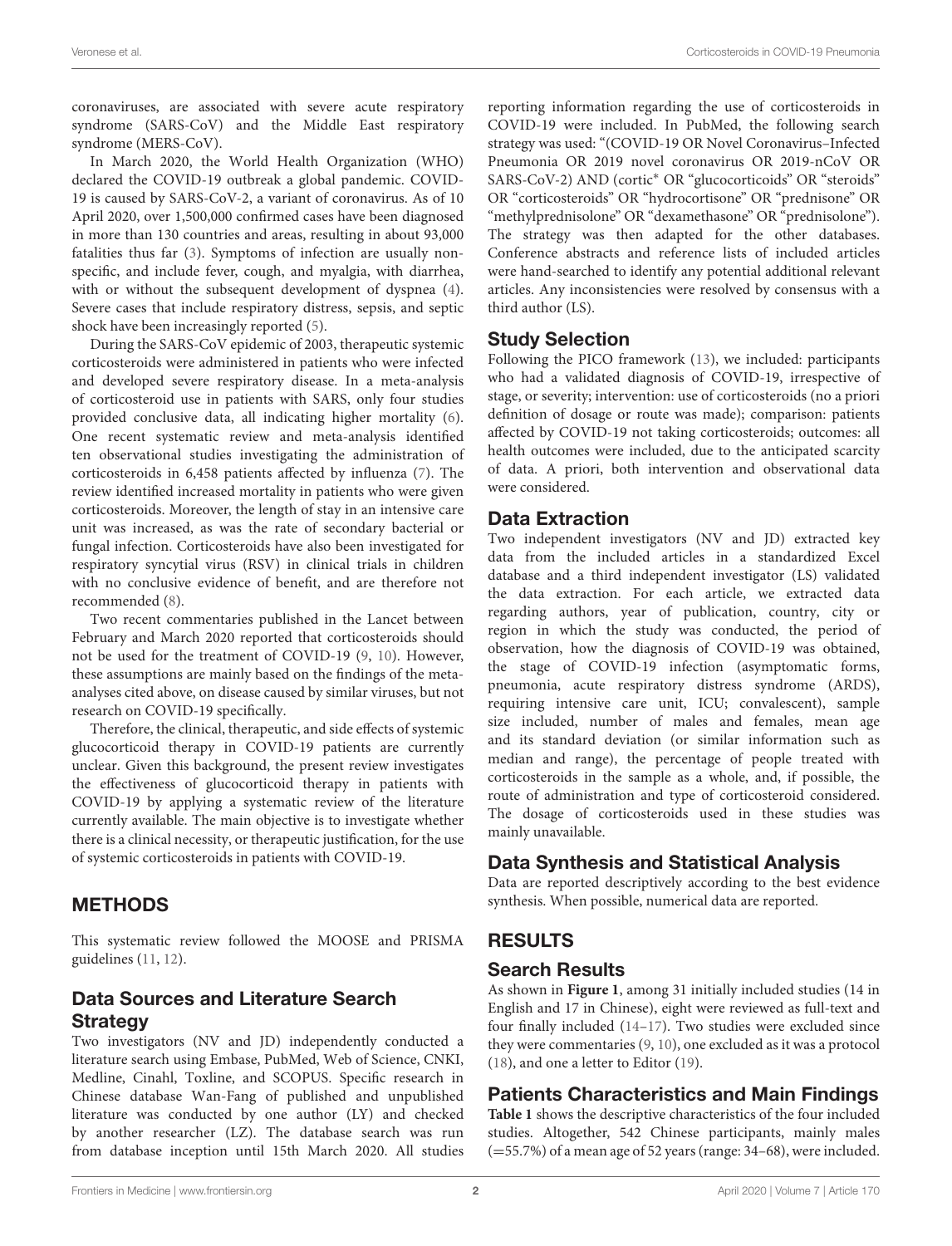

<span id="page-2-0"></span>All the studies were conducted between the end of 2019 and February 2020. The diagnosis of COVID-19 was made in all the studies using reverse transcriptase-polymerase chain reaction

on throat swab samples. Three among the four studies included pneumonia at any stage, from mild to more complicated forms, and one convalescent patient.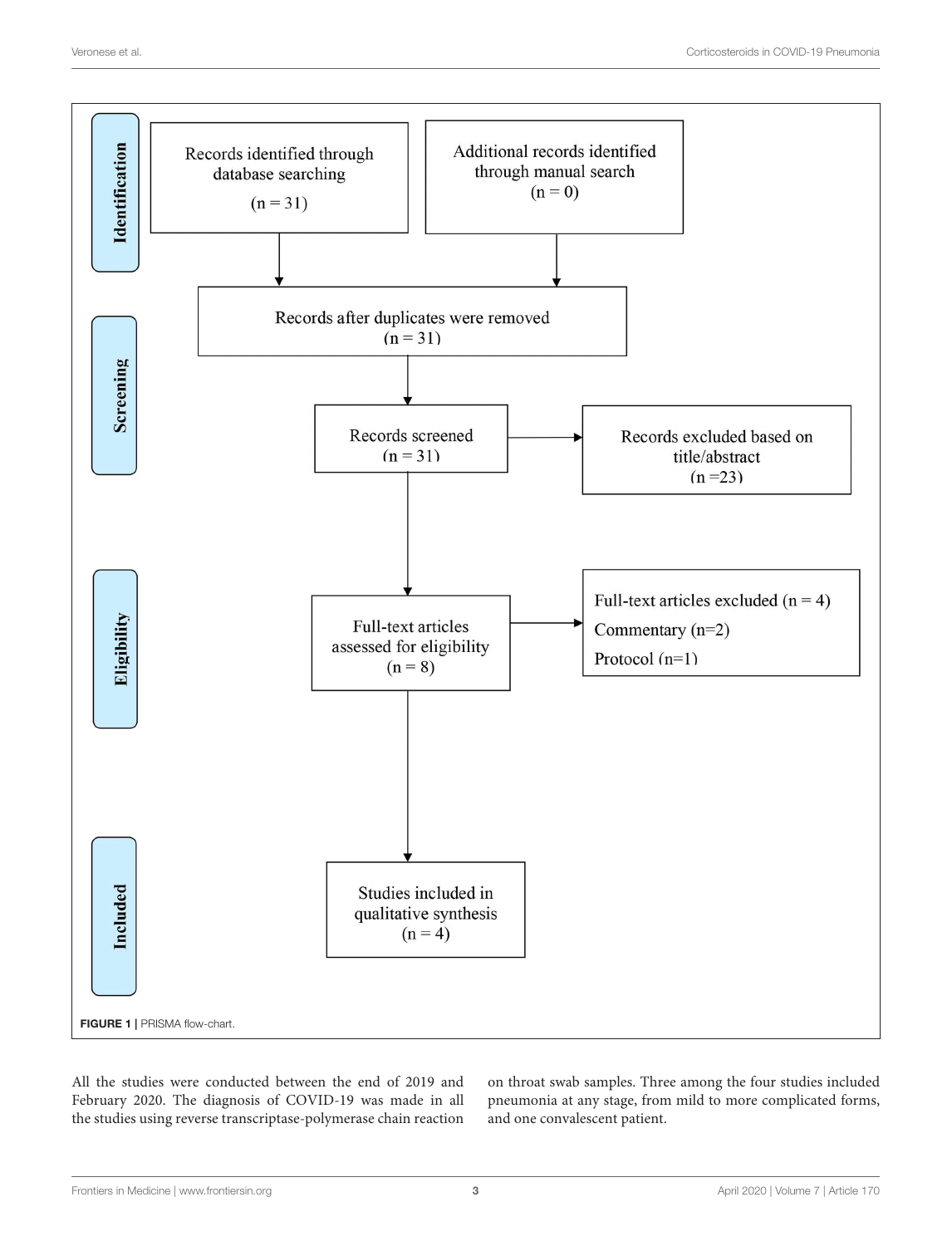<span id="page-3-0"></span>

| <b>References</b>  | City/region                                  | Period of observation                  | <b>COVID diagnosis</b>           | Stage of<br><b>COVID</b> | <b>Sample</b><br>size | Number<br>of males | Mean/median age<br>(SD or range) |
|--------------------|----------------------------------------------|----------------------------------------|----------------------------------|--------------------------|-----------------------|--------------------|----------------------------------|
| Liu et al. $(17)$  | Nine tertiary hospitals in<br>Hubei province | December 30, 2019-<br>January 24, 2020 | RT-PCR on Throat<br>swab samples | Pneumonia                | 137                   | 61                 | 55 (16)                          |
| Wang et al. (15)   | Zhongnan Hospital of<br>Wuhan University     | January 1-<br>January 28, 2020         | RT-PCR on Throat<br>swab samples | Pneumonia                | 138                   | 75                 | 56 (42-68)                       |
| Wu et al. (16)     | Wuhan Jinyintan Hospital                     | December 25, 2019-<br>January 26, 2020 | RT-PCR on Throat<br>swab samples | Pneumonia                | 201                   | 128                | $51(43 - 60)$                    |
| Ling et al. $(14)$ | Shanghai Public Health<br>Clinical Center    | January 20, 2020-<br>February 10, 2020 | RT-PCR on Throat<br>swab samples | Convalescent             | 66                    | 38                 | 44 (34-62)                       |

COVID, coronavirus disease 2019; RT-PCR, Reverse transcriptase-polymerase chain reaction.

**[Table 2](#page-3-1)** summarizes the findings of the studies included. The percentage of patients taking corticosteroids ranged from 7.6 to 44.9% of the cohorts included. Two studies [\(14,](#page-5-9) [15\)](#page-5-13) reported negative findings regarding the use of corticosteroids in patients with COVID-19. Wang et al. [\(15\)](#page-5-13) showed the group treated with corticosteroids experience a doubled risk of being admitted to an ICU, while in Ling et al. [\(14\)](#page-5-9), the duration of viral RNA for oropharyngeal swabs and feces was almost doubled in corticosteroids group than controls. Liu et al. did not report any benefit of the use of intravenous methylprednisolone (30–80 mg/day) on clinical outcomes (i.e., short-term disease progression) in 137 participants [\(17\)](#page-5-10). Finally, Wu et al. carried out their study among 201 participants with different stages of pneumonia due to COVID-19, and found that, in more severe forms (i.e., in subjects having ARDS due to COVID-19), the administration of standard doses of methylprednisolone significantly reduced the risk of death by 62% [\(16\)](#page-5-14).

#### **DISCUSSION**

In this systematic review including 542 Chinese patients, we have for the first time summarized the ultimate available literature regarding the use of corticosteroids in the treatment of a recent viral condition that is spreading on a global scale. Overall, two studies reported negative findings regarding these medications, one reported no significant association between corticosteroids and clinical outcomes, and one concluded that methylprednisolone was associated with a significant reduction of mortality in patients with COVID-19 pneumonia developing ARDS.

Since COVID-19 was first reported in December 2019, it has attracted global attention owing to its similarity to SARS-CoV and MERS-CoV in causing fatal respiratory disease, and its potential for causing large-scale human infection and economic disruption. When considering patients with SARS and MERS, the use of corticosteroids therapy is still debated [\(20,](#page-5-15) [21\)](#page-5-16). Corticosteroids therapy was used in the treatment of severe SARS because early anecdotal experience supported it, and radiological findings, and histologic features of critically ill patients with SARS were similar to those of patients with ARDS [\(22,](#page-5-17) [23\)](#page-5-18). In March 2003, China summarized its experience in the management of SARS, and suggested that high-dose glucocorticoids should be used if patients had a fever persisting <span id="page-3-1"></span>TABLE 2 | Main findings of the studies included.

| <b>References</b>  | Percentage of<br>people treated with<br>corticosteroids | <b>Findings regarding</b><br>corticosteroids                                                                                                                                                                                                                                  |
|--------------------|---------------------------------------------------------|-------------------------------------------------------------------------------------------------------------------------------------------------------------------------------------------------------------------------------------------------------------------------------|
| Liu et al. (17)    | 29.2                                                    | Intravenous methylprednisolone<br>(30-80 mg/day) did not show<br>significant benefits. Not numerical<br>data were reported                                                                                                                                                    |
| Wang et al. (15)   | 44.9                                                    | Glucocorticoid therapy was<br>associated with a greater risk of ICU<br>admission: 26 (72.2) vs. 36 (35.3),<br>p < 0.001                                                                                                                                                       |
| Wu et al. (16)     | 30.8                                                    | Administration of methylprednisolone<br>reduced the risk of death (hazard<br>ratio, 0.38; 95% CI, 0.20-0.72;<br>$P = 0.003$ ) in subjects having ARDS<br>for COVID 19                                                                                                         |
| Ling et al. $(14)$ | 7.6                                                     | The duration of viral RNA detection<br>for oropharyngeal swabs and feces in<br>the corticosteroid treatment group<br>was longer than that in the<br>non-corticosteroid treatment group,<br>which were 15 vs. 8.0 days<br>$(P = 0.013)$ and 20 vs. 11<br>days ( $P < 0.001$ ). |

ICU, intensive care unit; ARDS, Acute respiratory distress syndrome; COVID, coronavirus disease 2019.

for more than 3 days, or if radiologic findings were suggestive of persistent lung involvement or progressive deterioration [\(24\)](#page-5-19). One systematic review of studies on patients with SARS-CoV, including 29 studies documenting glucocorticoid use, found 25 studies that were inconclusive regarding the role of the adjunctive use of glucocorticoids to standard therapy, and four studies demonstrated that the use of systemic glucocorticoids in SARS patients may cause possible harm [\(6\)](#page-5-1). Moreover, a prospective, randomized double-blinded, placebo-controlled trial compared early hydrocortisone treatment (before day seven of the illness) with a placebo and found that early hydrocortisone therapy was associated with a higher subsequent plasma viral load [\(25\)](#page-5-20).

Glucocorticoid therapy was also used for critically ill patients with MERS. In one study, hypoxemic patients with MERS-CoV pneumonia who were not showing signs of improvement were given glucocorticoid therapy [\(20\)](#page-5-15). However, the study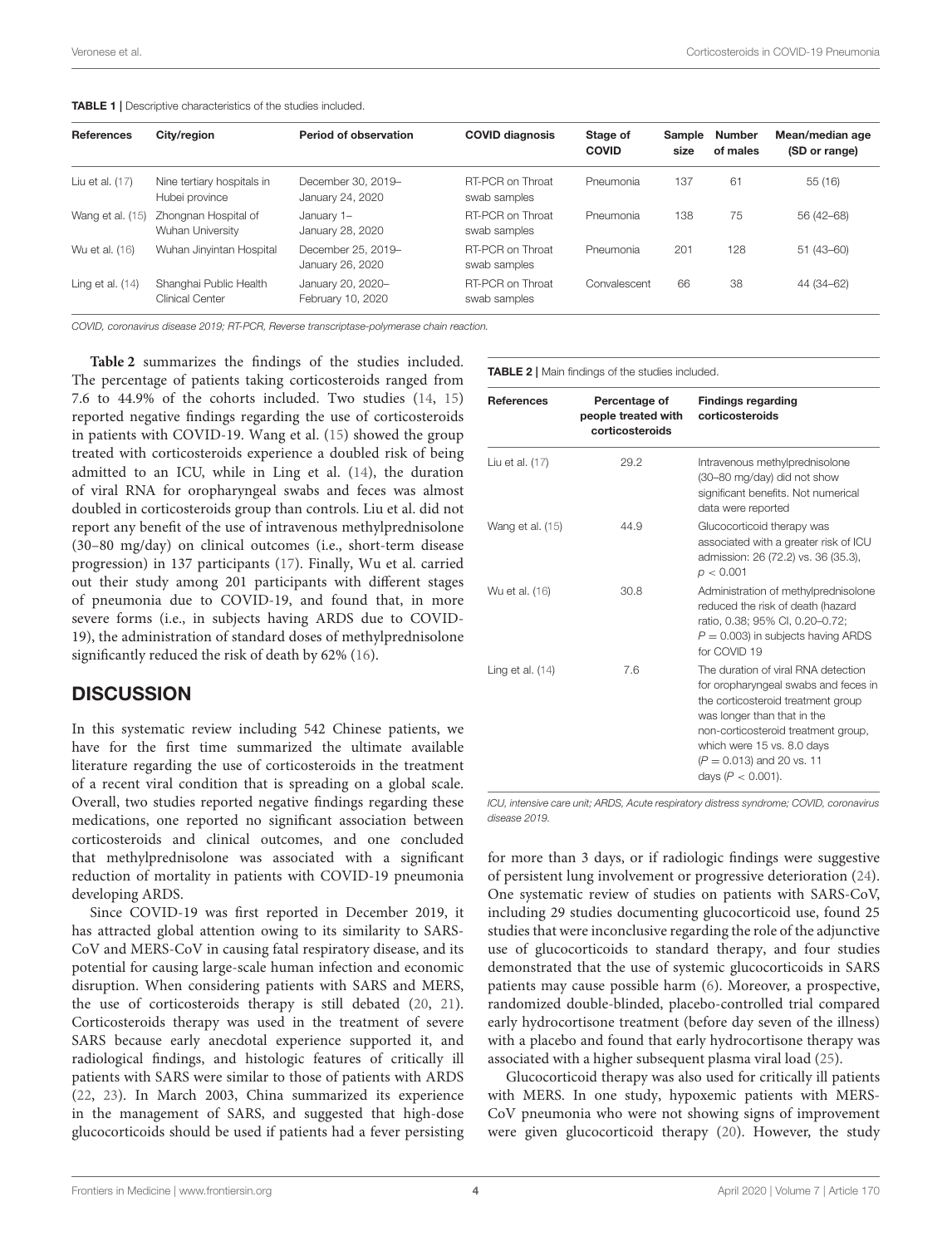reported that there was no difference in 90-days mortality, and these patients were associated with delayed MERS-CoV RNA clearance. This finding is somewhat confirmed in our systematic review on COVID-19, since one study reported that the duration of viral RNA for oropharyngeal swabs and feces was almost doubled in corticosteroids group compared to controls [\(14\)](#page-5-9).

Among those infected with COVID-19 some develop mild symptoms, however, a significant proportion progress to severe ARDS and thus require intensive care [\(26\)](#page-5-21). The use of corticosteroids in patients presenting with ARDS of different etiologies remains controversial owing to mixed results in the existing literature, mainly derived from observational studies [\(27\)](#page-5-22). Globally, high-dose glucocorticoids is among the most frequently used adjuncts in ARDS (17.9%) [\(28\)](#page-5-23). Systemic corticosteroids have long been used among critically ill patients presenting with ARDS given their role in lowering the circulating levels of proinflammatory mediators [\(29,](#page-5-24) [30\)](#page-5-25). Moreover, adequate and prolonged glucocorticoid supplementation have proved to mitigate the Critical Illness Related Corticosteroid Insufficiency (CIRCI), thus enhancing resolution of lung and systemic inflammation [\(31\)](#page-5-26). One systematic review conducted an analysis of individual patient data from randomized trials, and found that, compared with the placebo group, prolonged glucocorticoid treatment improved clinical outcomes [\(32\)](#page-5-27). A recent individual patient data meta-analysis combined four RCTs evaluating prolonged methylprednisolone therapy for ARDS and reported a significant reduction in mortality, with an increase in ventilator-free days (13 vs. 7,  $p < 0.001$ ) [\(33\)](#page-5-28).

Recent evidence suggests that a subset of patients with severe COVID-19 may have cytokine storm syndrome [\(26\)](#page-5-21), which is a condition frequently related to lung involvement (including ARDS) [\(34\)](#page-5-29) and multi-organ failure. In order to induce immunosuppression to antagonize virally driven hyperinflammation, treatments with tocilizumab (IL-6 receptor blockade) are ongoing in patients in which a hypercytokinemia laboratory pattern is identified. In these patients, a therapeutic role can also be hypothesized for corticosteroids [\(35\)](#page-5-30).

Animal experiments may also provide evidence for the use of glucocorticoids during the acute phase of severe disease to (i) reduce inflammation, (ii) attenuate acute lung injury, and (iii) improve survival [\(32\)](#page-5-27). However, other studies have failed to provide convincing evidence to prove the efficacy of corticosteroids in decreasing the mortality of ARDS, thus suggesting that glucocorticoid therapy is not necessary in this condition, and may even aggravate the clinical course of the disease. Challenging analytic issues within these studies

## **REFERENCES**

- <span id="page-4-0"></span>1. Chen Y, Liu Q, Guo D. Emerging coronaviruses: genome structure, replication, and pathogenesis. J Med Virol. (2020) 92:418–23. doi: [10.1002/jmv.25681](https://doi.org/10.1002/jmv.25681)
- <span id="page-4-1"></span>2. Zumla A, Chan JF, Azhar EI, Hui DS, Yuen KY. Coronaviruses—drug discovery and therapeutic options. Nat Rev Drug Discov. (2016) 15:327– 47. doi: [10.1038/nrd.2015.37](https://doi.org/10.1038/nrd.2015.37)

(including immortal time bias and indication bias from timevarying confounding) make these results inconclusive and larger specifically designed clinical trials are needed to clarify the favorable and unfavorable effects for corticosteroid therapy in ARDS patients.

The present review has summarized the current evidence of corticosteroids on clinical outcomes in COVID-19 to inform clinicians and policymakers on the current state of the literature. Importantly, one study identified in this review in patients with ARDS owing to COVID-19 infection showed that methylprednisolone significantly decreased the risk of mortality. It should be noted that there is currently one ongoing clinical trial that is directly addressing this research question and its results are eagerly awaited [\(18\)](#page-5-11).

The present review should be interpreted in light of its limitations. First, only four studies from China were included and heterogeneous data were reported. More research on this topic is needed before concrete recommendations can be made. Second, the type and dosage of corticosteroids varied between studies and, except in the case of Wu et al. [\(16\)](#page-5-14), corticosteroids were considered as only one class despite having different actions and properties. Third, the data are based only on retrospective findings and cohort studies are now urgently needed. Finally, existing data comes only from China and, consequently, it is not known if the genetic background of Chinese people may modify the results found in the present work and in which direction.

# **CONCLUSIONS**

In conclusion, the literature available so far does not fully encourage the routine use of corticosteroids in COVID-19, but some findings suggest that methylprednisolone could lower mortality rate in more severe forms of this condition, such as in ARDS. Findings from future clinical trials that are ongoing are needed to better understand the role of corticosteroids in COVID-19.

# DATA AVAILABILITY STATEMENT

All datasets presented in this study are included in the article/supplementary material.

# AUTHOR CONTRIBUTIONS

All authors listed have made a substantial, direct and intellectual contribution to the work, and approved it for publication.

- <span id="page-4-2"></span>3. World Health Organization. Coronavirus Disease 2019 (COVID-19): Situation Report, 45 (2020). Available online at: [https://www.who.int/emergencies/](https://www.who.int/emergencies/diseases/novel-coronavirus-2019/situation-reports) [diseases/novel-coronavirus-2019/situation-reports](https://www.who.int/emergencies/diseases/novel-coronavirus-2019/situation-reports) (accessed April, 10 2020).
- <span id="page-4-3"></span>4. Chan JF, Yuan S, Kok KH, To KK, Chu H, Yang J, et al. A familial cluster of pneumonia associated with the 2019 novel coronavirus indicating personto-person transmission: a study of a family cluster. Lancet. (2020) 395:514– 23. doi: [10.1016/S0140-6736\(20\)30154-9](https://doi.org/10.1016/S0140-6736(20)30154-9)